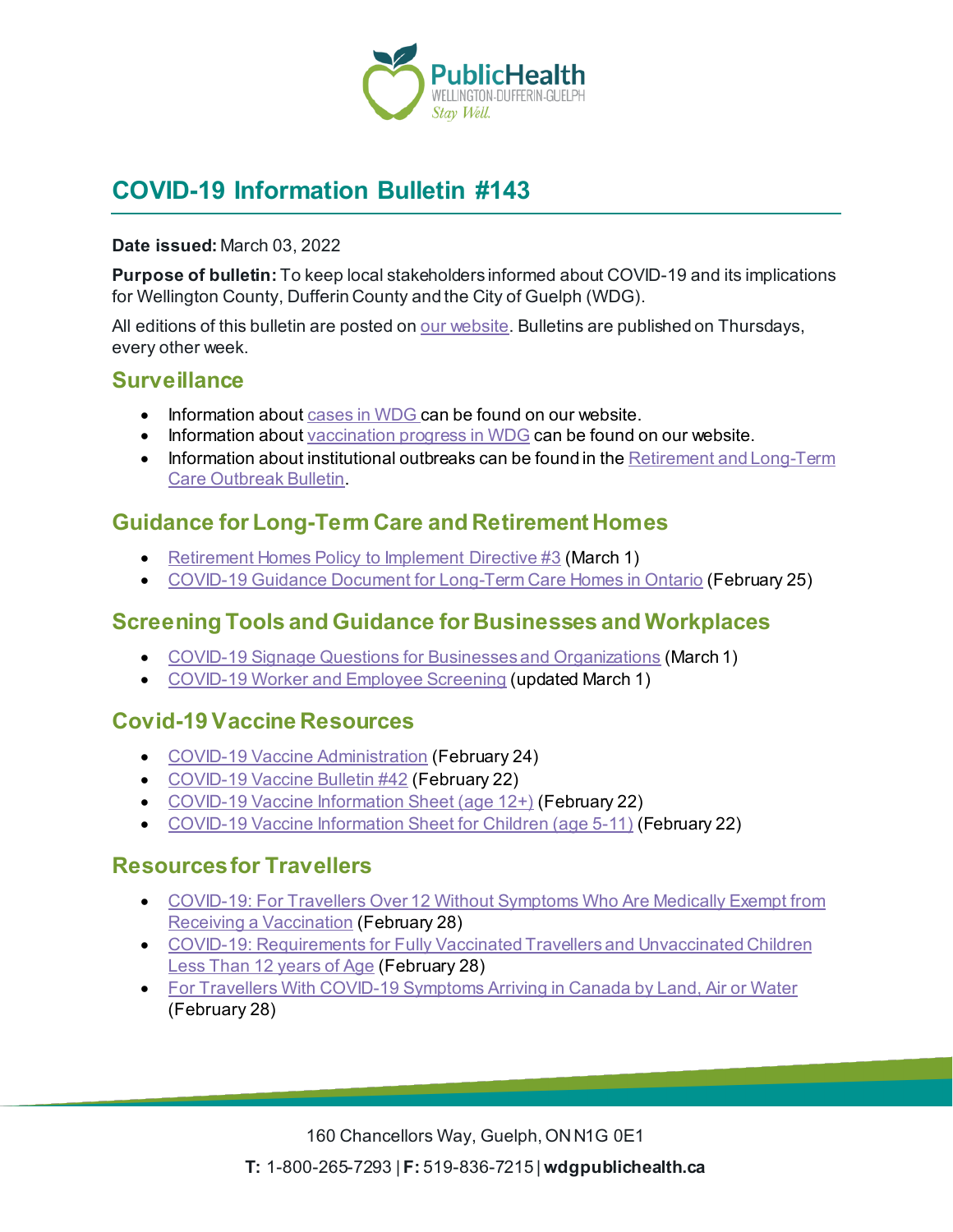

- [For Persons Exempt from Entry Prohibitions, and Quarantine and Testing Requirements](https://www.canada.ca/en/public-health/services/publications/diseases-conditions/covid-19-information-essential-service-workers.html) (February 28)
- [For Unvaccinated Travellers Without Symptoms of COVID-19 Arriving in Canada by](https://www.canada.ca/en/public-health/services/publications/diseases-conditions/2019-novel-coronavirus-information-sheet.html)  [Land, Air or Water](https://www.canada.ca/en/public-health/services/publications/diseases-conditions/2019-novel-coronavirus-information-sheet.html) (February 28)

# **Ontario Moves into the Roadmap Exit Step**

Effective Tuesday, March 1, the following public health measures were lifted:

- capacity limits in all indoor public settings
- proof of vaccination requirements, with businesses being allowed to implement them [voluntarily](https://covid-19.ontario.ca/information-businesses-and-organizations-about-vaccine-certificates)

Other protective measures, such as the requirements for: face coverings, posting of passive screening signage, and availability of a COVID-19 safety plan will continue to be in place. For more information on requirements under the Roadmap Exit step, refer t[o Schedules 4-5 of](https://www.ontario.ca/laws/regulation/200364#BK10) [Ontario Regulation](https://www.ontario.ca/laws/regulation/200364#BK10) 364/20 or visit th[e provincial overview](https://covid-19.ontario.ca/public-health-measures)of rules currently in effect.

## **Announcements and Changes to Services**

- On February 24[, Health Canada](https://www.canada.ca/en/health-canada/news/2022/02/health-canada-authorizes-medicago-covid-19-vaccine-for-adults-18-to-64-years-of-age.html) announced it authorized Medicago's Covifenz COVID-19 vaccine for the prevention of COVID-19 in adults 18 to 64 years of age.
- On February 23, th[e Government of Canada](https://www.canada.ca/en/public-services-procurement/news/2022/02/government-of-canada-signs-new-covid-19-antibody-therapy-agreement.html) announced it signed a new conditional agreement with AstraZeneca for 100,000 doses of its antibody therapy, Evusheld, for the prevention (pre-exposure prophylaxis) of COVID-19.
- On February 17[, Health Canada](https://www.canada.ca/en/health-canada/news/2022/02/health-canada-authorizes-novavaxs-nuvaxovid-covid-19-vaccine.html) announced it authorized Novavax's [Nuvaxovid COVID-](https://www.canada.ca/en/health-canada/services/drugs-health-products/covid19-industry/drugs-vaccines-treatments/vaccines/novavax.html)[19 vaccine](https://www.canada.ca/en/health-canada/services/drugs-health-products/covid19-industry/drugs-vaccines-treatments/vaccines/novavax.html) for the prevention of COVID-19 in adults 18 years of age and older.

## **Additional Resources**

- [COVID-19 Mask Use: Types of Masks and Respirators](https://www.canada.ca/en/public-health/services/publications/diseases-conditions/types-masks-respirators.html) (February 28)
- COVID-19 Variant of Concern Omicron (B.1.1.529): Risk Assessment, February 23, [2022](https://www.publichealthontario.ca/-/media/Documents/nCoV/voc/covid-19-omicron-b11529-risk-assessment.pdf?sc_lang=en) (published February 25)
- [Focus on Considerations for Population Immunity and Endemicity](https://www.publichealthontario.ca/-/media/Documents/nCoV/Vaccines/2022/02/considerations-population-immunity-endemicity.pdf?sc_lang=en) (February 18)
- [COVID-19 Guidance for Congregate Living Settings Funded and](https://www.ontario.ca/page/covid-19-guidance-congregate-living-settings-funded-and-licensed-ministry-children-community) Licensed by MCCSS (updated February 18)
- [COVID-19 Transmission Through Short and Long-Range Respiratory Particles](https://www.publichealthontario.ca/-/media/Documents/nCoV/phm/2022/01/covid-19-respiratory-transmission-range.pdf?sc_lang=en) (February)
- Public Health Measures and COVID-19 Epidemiology in Select Jurisdictions (Current up [to February 2, 2022\)](https://www.publichealthontario.ca/-/media/Documents/nCoV/epi/2022/02/env-scan-changes-phm-epi-select-jurisdictions-feb-2.pdf?sc_lang=en) (published February 10)